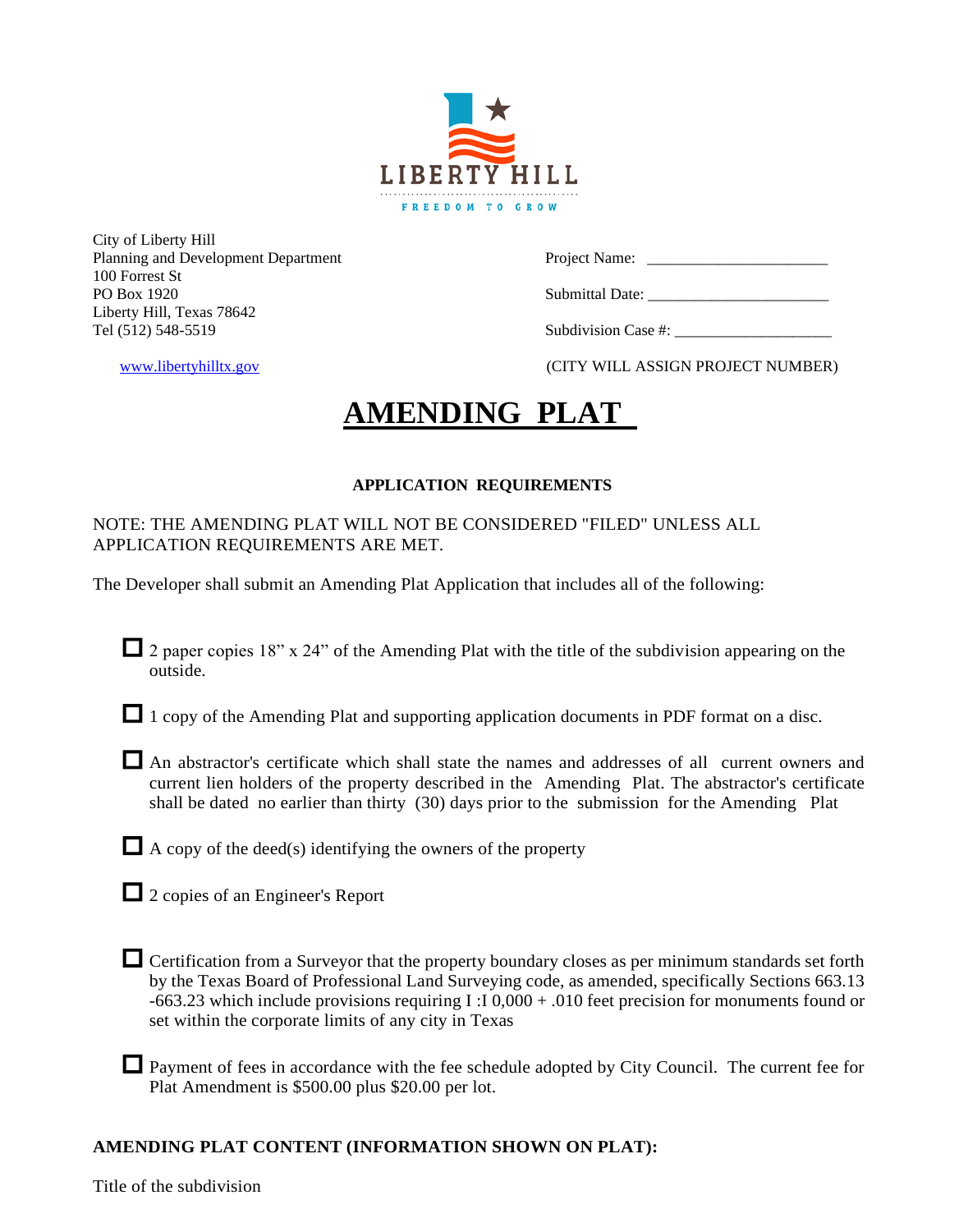North arrow Scale: 1:100 The following information shall appear in one place on the FIRST sheet:

> OWNERS: (if corporation include name) ACREAGE: SURVEYOR: ENGINEER LOT & BLOCK: LINEAR FEET OF NEW STREETS: SUBMITTAL DATE: DATE OF PLANNING AND ZONING COMMISSION MEETING: BENCHMARK DESCRIPTION & ELEVATION: See benchmark information below:

- o Location map with North arrow
- o Boundary survey with bearings and distances
- o Streets with complete curve data
- o Point of beginning labeled on plat and described in a metes and bounds description
- o Metes and bounds description, tied to corner of original survey and across adjacent streets to determine right-of-way width
- o Monumentation
- o Lot and block lines
- o Numbers on all proposed lots and letters on proposed blocks
- o Dimensions for front , rear , and side lot lines.
- $\circ$  Depiction of the ultimate 100 year flood plain; if the tract is not in the 100 year flood, a note stating such must be shown
- o Dashed lines showing the names and widths of adjacent land subdivisions Lot lines
- o Streets
- o Easement
- o Water courses
- o Street right-of-way widths must be labeled and reflect the City of Liberty Hill Thoroughfare Plan
- o Streets: street names must not be duplicates, must be continuous from any adjacent subdivisions, and only one cul-de-sac shall utilize a primary street name
- $O$  All existing physical features within the area being subdivided, such as existing watercourses, railroads, width of streets, alleys, easements, etc.
- o All drainage easements shall be labeled as "drainage and storm sewer" easements
- o Designation of any special purpose lots (i.e., park, landscaping, detention, ROW, etc.); labeled and the area shown in acres.
- o Plat note stating: Building setbacks shall be in accordance with Chapter 4, Zoning, and Lot Design Standards City of Liberty Hill Unified Development Code.
- o Plat note stating: Sidewalks shall be constructed in accordance with Chapter 5, Subdivisions & Public Improvement City of Liberty Hill Unified Development Code and with the Design and Construction Standards.
- $\circ$  Plat note stating: No obstructions, including but not limited to fencing or storage, shall be permitted in any drainage easements shown hereon.
- $\circ$  Plat note stating: A ten foot (1O') PUE abutting and along the street side property line is hereby dedicated for all street side property lots shown hereon.
- o Plat note stating: This Plat conforms to the Concept Plan (or Preliminary Plat if no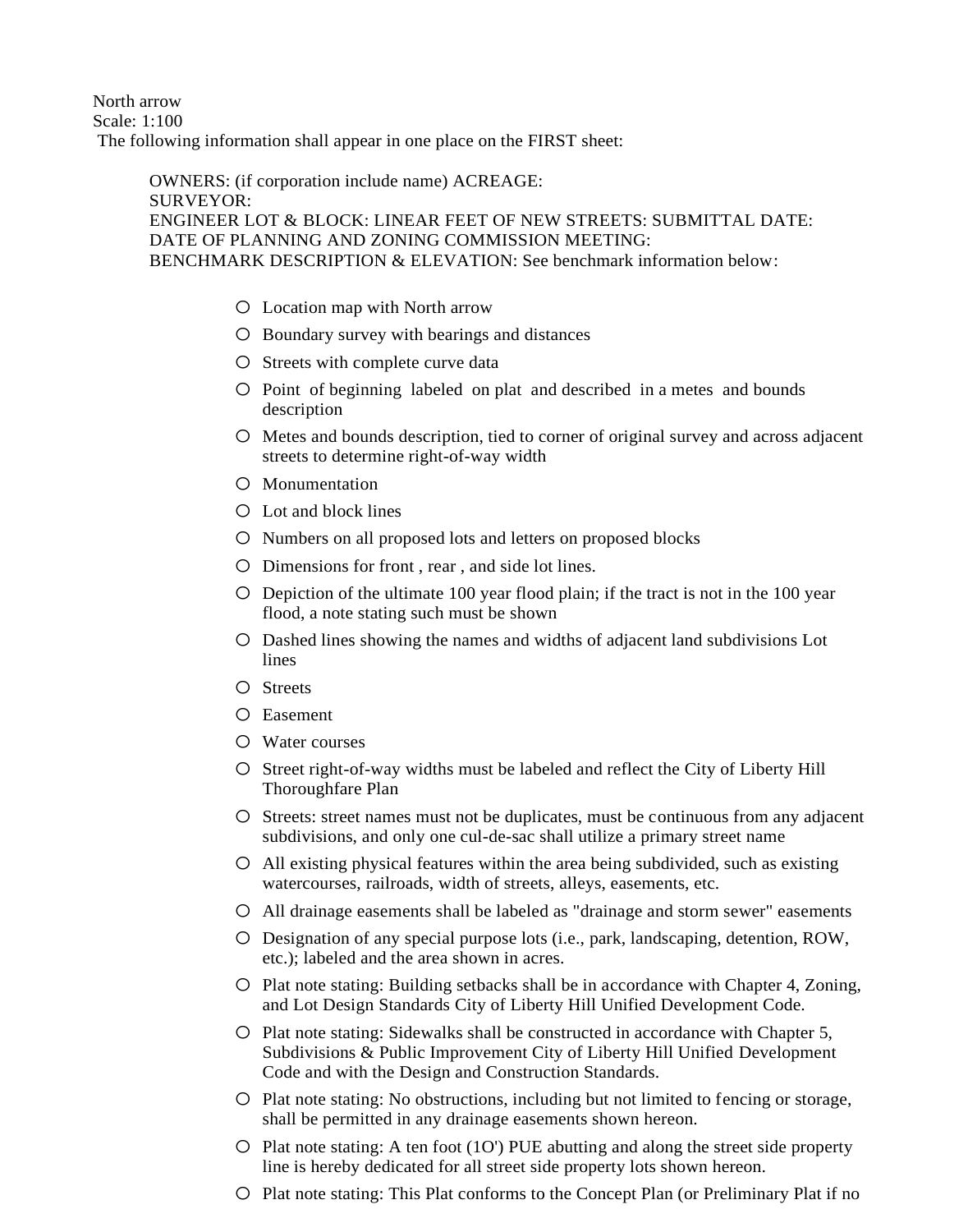Concept Plan was required) approved by the City Council on INSERT APPROVAL DATE.

o Signed and notarized certificate of ownership, consent, restrictions, and dedications contained therein

IF THERE ARE LIEN HOLDERS:

Signature Block for Corporate Entity

STATE OF TEXAS § COUNTY OF WILLIAMSON §

That [Name of corporate entity], a [State of formation [type of corporate entity], as the owner of that certain acre tract of land recorded in Volume, Page, of the Official Records of Williamson County, Texas do hereby dedicate to the public forever use of the streets, alleys, easements and all other lands intended for public dedication as shown hereon to be known as-------------- [NAME OF CORPORATE ENTITY]

[Name of authorized officer] [Title of officer]

THE STATE OF TEXAS § COUNTY OF WILLIAMSON §

This instrument was acknowledged before me on the day of, 20 by, [Name of authorized officer], as [Title of officer] of [Name of corporate entity], a State of formation] [type of corporate entity], on behalf of said [Name of corporate entity]. Notary Public, State of Texas Printed Name: My Commission Expires:

Signature Block for Natural Person

#### STATE OF TEXAS § COUNTY OF WILLIAMSON §

That I, as the owner of that certain acre tract of land recorded in Volume , Page , of the Official Records of Williamson County, Texas do hereby dedicate to the public forever use of the streets, alleys easements and all other lands intended for public dedication as shown hereon to be known as subdivision

[Name of Owner]

THE STATE OF TEXAS § COUNTY OF WILLIAMSON § This instrument was acknowledged before me on the day of, 20 By, Notary Public, State of Texas Printed Name: My Commission Expires:

AND

STATE OF TEXAS § COUNTY OF WILLIAMSON §

That the Lien Holder of that certain acre tract of land recorded in Volume, Page , of the Official Records of Williamson County, Texas do hereby consent to the subdivision of that certain acre tract ofland situated in the City of Liberty Hill, Williamson County, Texas, and do further hereby join, approve, and consent to the dedication to the public forever use of the streets, alleys, easements and all other lands intended for public dedication as shown hereon.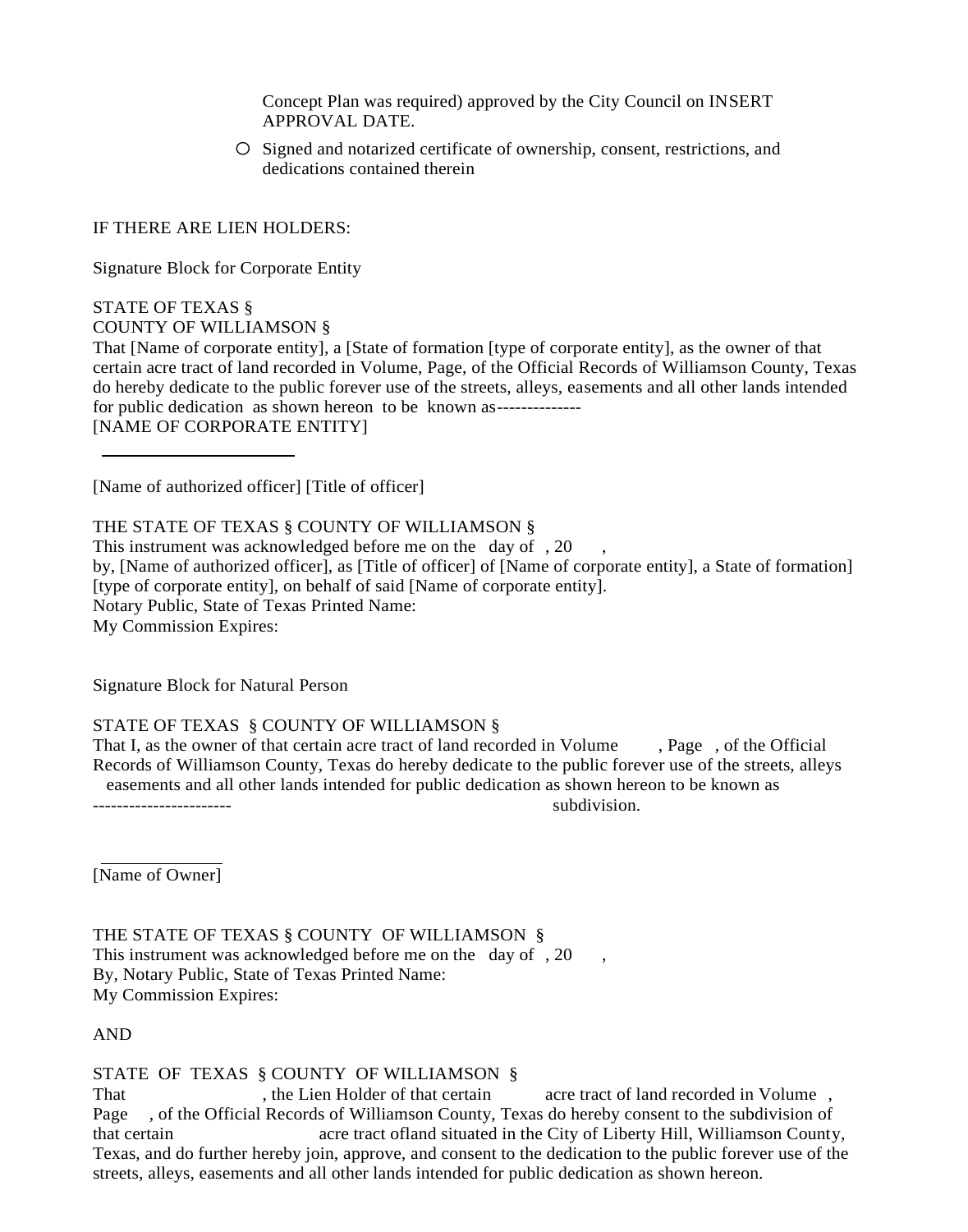(Name of Lien holder) By: (Typed Name)

#### IF THERE ARE NO LIEN HOLDERS:

Signature Block for Corporate Entity

STATE OF TEXAS § COUNTY OF WILLIAMSON §

That [Name of corporate entity], a [State of formation] [type of corporate entity], as the owner of that certain

acre tract of land recorded in Volume , Page , of the Official Records of Williamson County, Texas do hereby certify that there are no lien holders and dedicate to the public forever use of the streets, alleys, easements and all other lands intended for public dedication as shown hereon to be known

as subdivision.

[NAME OF CORPORATE ENTITY]

[Name of authorized officer] [Title of officer]

THE STATE OF TEXAS § COUNTY OF WILLIAMSON §

This instrument was acknowledged before me on the day of , 20, by, [Name of authorized officer], as [Title of officer] of [Name of corporate entity], a State of formation] [type of corporate entity], on behalf of said [Name of corporate entity].

Notary Public, State of Texas Printed Name:

My Commission Expires: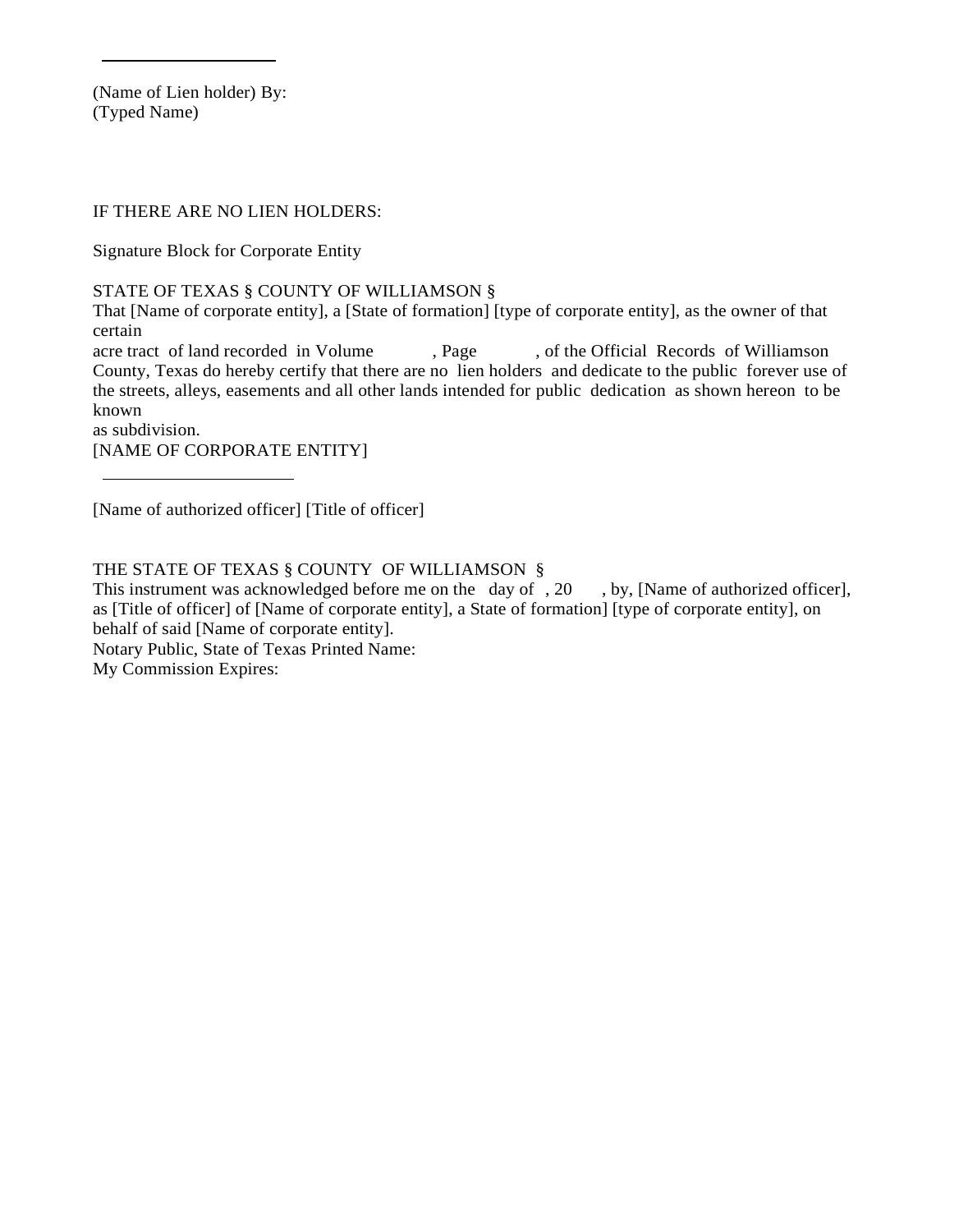Signature Block for Natural Person STATE OF TEXAS § COUNTY OF WILLIAMSON § That I,\_\_\_\_\_\_\_\_\_\_\_\_\_\_\_\_\_\_\_, as the owner of that certain acre tract of land recorded in Volume, Page, of the Official Records of Williamson County, Texas do hereby certify that there no lien holders and dedicate to the public forever use of the streets, alleys, easements and all other lands intended for public dedication as shown hereon to be known as subdivision.

[Name of Owner] THE STATE OF TEXAS § COUNTY OF WILLIAMSON § This instrument was acknowledged before me on the day of , 20 , by, Notary Public, State of Texas Printed Name: My Commission Expires:

Certificate, signature, and seal of licensed surveyor who surveyed the land. Use the following format:

THE STATE OF TEXAS § COUNTY OF WI LLIAMSON § That I, \_\_\_\_\_\_\_\_\_\_\_\_\_\_\_\_\_\_\_\_\_\_, do hereby certify that I prepared this plat from an actual and accurate on-the-ground survey of the land and that the corner monuments shown thereon were properly placed under my personal supervision, in accordance with Chapter 5, Subdivisions, Public Improvements City of Liberty Hill Unified Development Code.

Signature and Seal of Licensed Surveyor Date

Certificate, signature, and seal of a registered professional engineer. Use the following format:

THE STATE OF TEXAS §

COUNTY OF WI LLIAMSON §

That I,\_\_\_\_\_\_\_\_\_\_\_\_\_\_\_\_\_\_\_\_\_\_\_, do hereby certify that the information contained on this plat complies with Chapter 5, Subdivisions; Public Improvements City of Liberty Hill Unified Development Code and the Design and Construction Standards adopted by the City of Liberty Hill, Texas.

Signature and Seal of Licensed Engineer Date

Certificate of approval to be signed by City Designee. Use the following format:

I, \_\_\_\_\_\_\_\_\_\_\_\_\_\_\_\_\_\_\_\_\_\_\_, City Designee of the City of Liberty Hill, Texas, under the authority granted me in Section 2.03.02.A of the Unified Development Code, in accordance with the Texas Local Government Code §212.0065, do hereby certify this plat as approved for filing of record with the County Clerk of Williamson County, Texas.

Designee Date

Certificate for recording plat in Williamson County Clerk's office. Use the following format:

THE STATE OF TEXAS § COUNTY OF WILLIAMSON §

That I, Nancy Rister, Clerk of the County Court of said County, do hereby certify that the foregoing instrument in writing, with its certification of authentication, was filed for record in my office on the day of  $A.D., 20$ , at o'clock M.